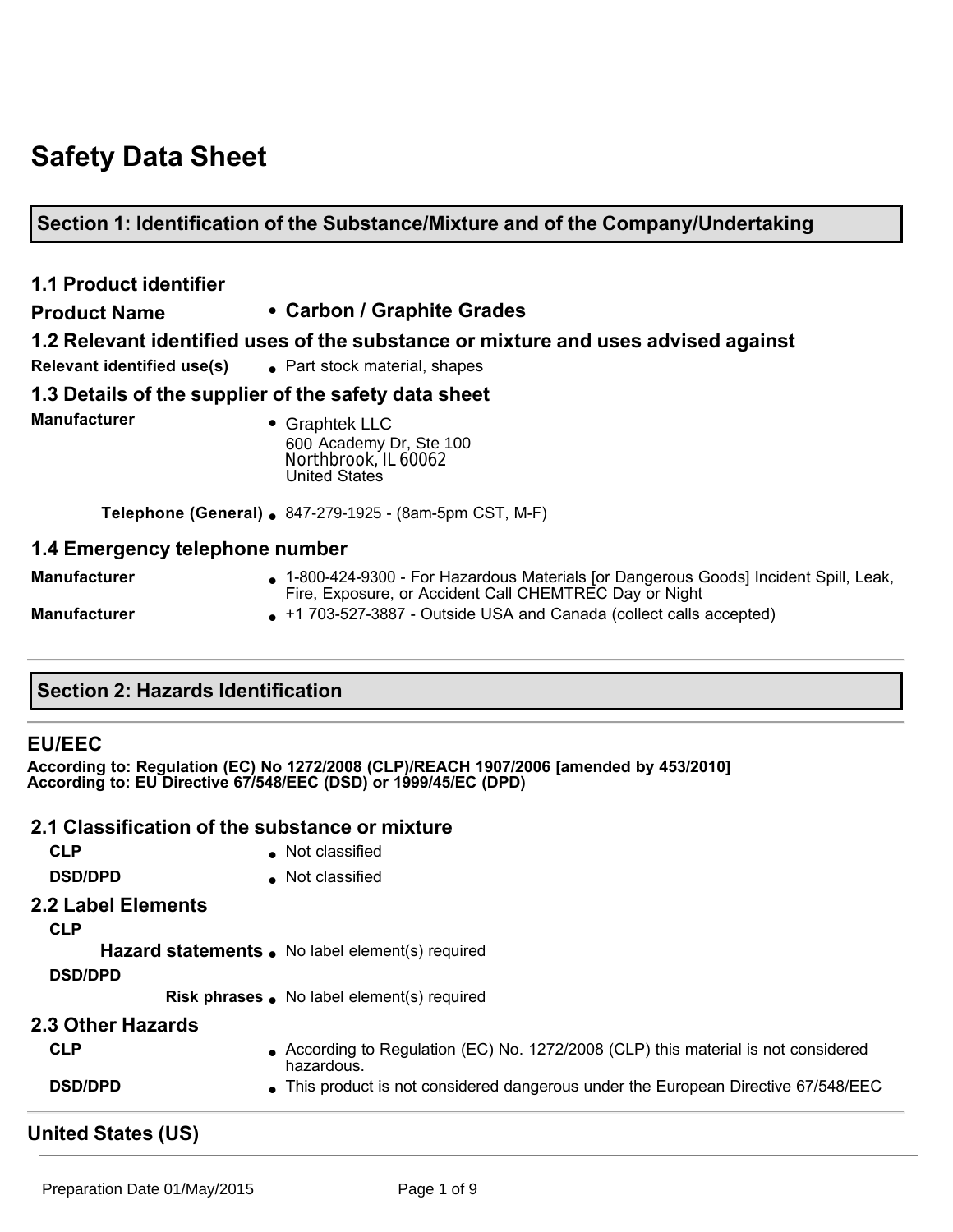| According to: OSHA 29 CFR 1910.1200 HCS                                                                                                   |
|-------------------------------------------------------------------------------------------------------------------------------------------|
| 2.1 Classification of the substance or mixture                                                                                            |
| Not classified                                                                                                                            |
|                                                                                                                                           |
| <b>Hazard statements.</b> No label element(s) required                                                                                    |
|                                                                                                                                           |
| • This product is not considered hazardous under the U.S. OSHA 29 CFR 1910.1200<br>Hazard Communication Standard.                         |
|                                                                                                                                           |
| 2.1 Classification of the substance or mixture                                                                                            |
| • Not classified                                                                                                                          |
|                                                                                                                                           |
| • No label element(s) required.                                                                                                           |
|                                                                                                                                           |
| In Canada, the product mentioned above is not considered hazardous under the<br>Workplace Hazardous Materials Information System (WHMIS). |
|                                                                                                                                           |

# **Section 3 Composition/Information on Ingredients**

## **3.1 Substances**

| <b>Composition</b>         |                                             |               |  |                                                                                                            |                 |
|----------------------------|---------------------------------------------|---------------|--|------------------------------------------------------------------------------------------------------------|-----------------|
| Chemical Name Ildentifiers |                                             | $\frac{0}{0}$ |  | LD50/LC50 Classifications According to Regulation/Directive                                                | <b>Comments</b> |
| Graphite                   | CAS:7782-42-5<br><b>EC Number:231-955-3</b> | > 99% ∣NDA    |  | <b>EU DSD/DPD: Not Classified</b><br><b>EU CLP: Not Classified</b><br><b>OSHA HCS 2012: Not Classified</b> | <b>NDA</b>      |

#### **3.2 Mixtures**

**Inhalation**

**Skin**

• Material does not meet the criteria of a mixture in accordance with Regulation (EC) No 1272/2008.

|   | <b>Section 4 - First Aid Measures</b> |  |  |  |
|---|---------------------------------------|--|--|--|
| . | .                                     |  |  |  |

#### **4.1 Description of first aid measures**

- $\bullet$  Move victim to fresh air. Give artificial respiration if victim is not breathing. Administer oxygen if breathing is difficult. If breathing is difficult get medical attention.
	- . IF ON SKIN: Wash with plenty of soap and water. Take off contaminated clothing and wash before reuse. If irritation develops and persists, get medical attention.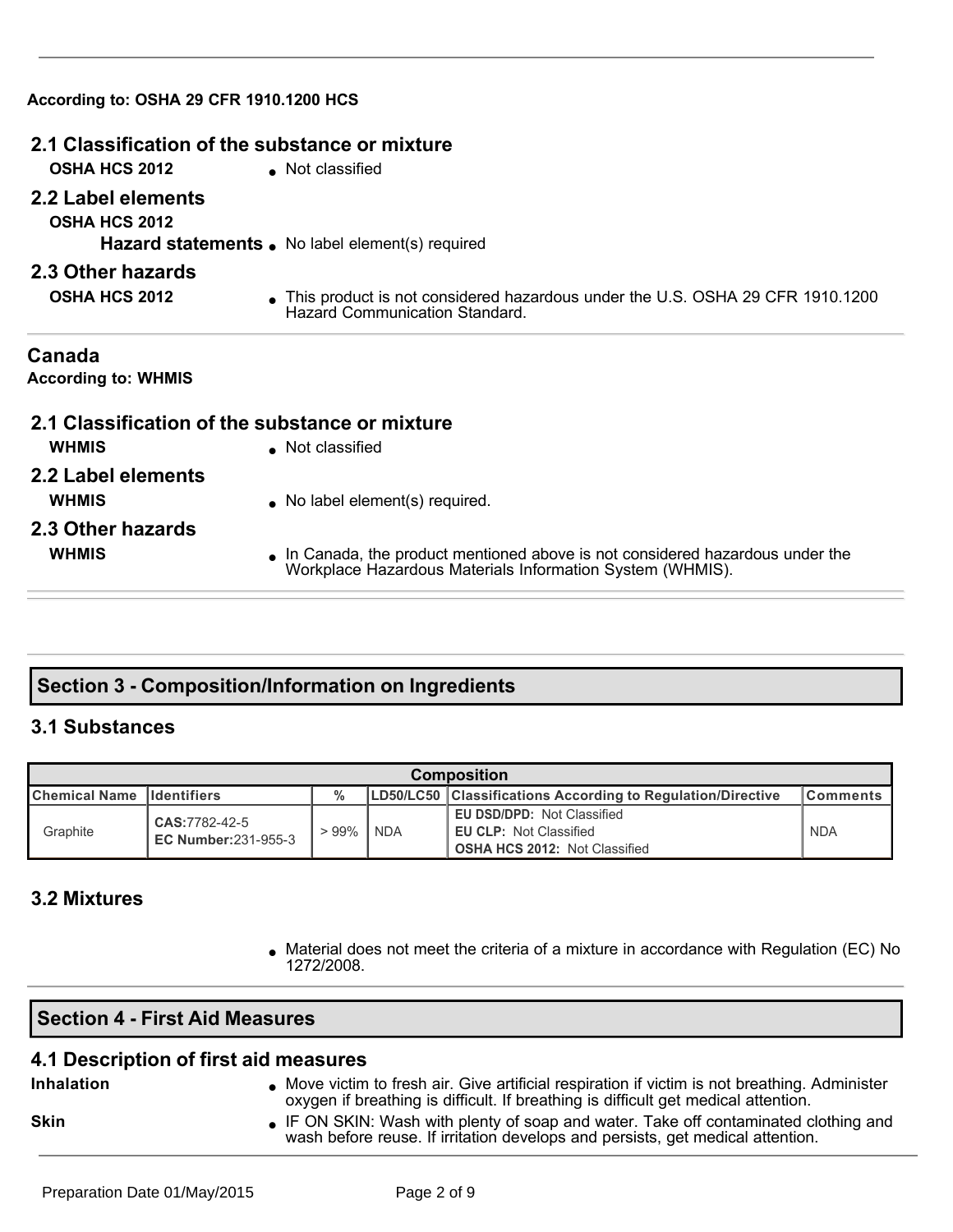| Eye                                      | In case of contact with substance, immediately flush eyes with running water for at<br>least 20 minutes. Get medical attention.                                                                                              |
|------------------------------------------|------------------------------------------------------------------------------------------------------------------------------------------------------------------------------------------------------------------------------|
| Ingestion                                | • Do NOT induce vomiting. Rinse mouth. Do not give anything by mouth to an<br>unconscious person. Get medical attention.                                                                                                     |
|                                          | 4.2 Most important symptoms and effects, both acute and delayed                                                                                                                                                              |
|                                          | • Refer to Section 11 - Toxicological Information.                                                                                                                                                                           |
|                                          | 4.3 Indication of any immediate medical attention and special treatment needed                                                                                                                                               |
| <b>Notes to Physician</b>                | • All treatments should be based on observed signs and symptoms of distress in the<br>patient. Consideration should be given to the possibility that overexposure to materials<br>other than this product may have occurred. |
| 4.4 Other information                    |                                                                                                                                                                                                                              |
|                                          | • Call 911 or emergency medical service. Ensure that medical personnel are aware of<br>the material(s) involved, take precautions to protect themselves and prevent spread of<br>contamination.                              |
|                                          |                                                                                                                                                                                                                              |
| <b>Section 5 - Firefighting Measures</b> |                                                                                                                                                                                                                              |

#### **5.1 Extinguishing media**

|                                                     | Suitable Extinguishing Media . LARGE FIRE: Water spray, fog or regular foam.<br>SMALL FIRES: Dry chemical, CO2, water spray or regular foam. |
|-----------------------------------------------------|----------------------------------------------------------------------------------------------------------------------------------------------|
| <b>Unsuitable Extinguishing</b><br>Media            | No data available.                                                                                                                           |
|                                                     | 5.2 Special hazards arising from the substance or mixture                                                                                    |
| <b>Unusual Fire and Explosion</b><br><b>Hazards</b> | $\bullet$ None known.                                                                                                                        |
| <b>Hazardous Combustion</b><br><b>Products</b>      | • Graphite will burn, giving off carbon dioxide and potentially carbon monoxide.                                                             |
|                                                     |                                                                                                                                              |

#### **5.3 Advice for firefighters**

• Wear positive pressure self-contained breathing apparatus (SCBA). Structural firefighters' protective clothing will only provide limited protection. LARGE FIRES: Move containers from fire area if you can do it without risk.

#### **Section 6 Accidental Release Measures**

## **6.1 Personal precautions, protective equipment and emergency procedures**

**Personal Precautions** . Do not touch or walk through spilled material.

**Emergency Procedures** • Use normal clean up procedures.

## **6.2 Environmental precautions**

LARGE SPILLS: Prevent entry into waterways, sewers, basements or confined areas.

## **6.3 Methods and material for containment and cleaning up**

- **Containment/Clean-up Measures**
- Carefully shovel or sweep up spilled material and place in suitable container. Wash floor with soap and water.

## **6.4 Reference to other sections**

• Refer to Section 8 - Exposure Controls/Personal Protection and Section 13 - Disposal Considerations.

# **Section 7 Handling and Storage**

# **7.1 Precautions for safe handling**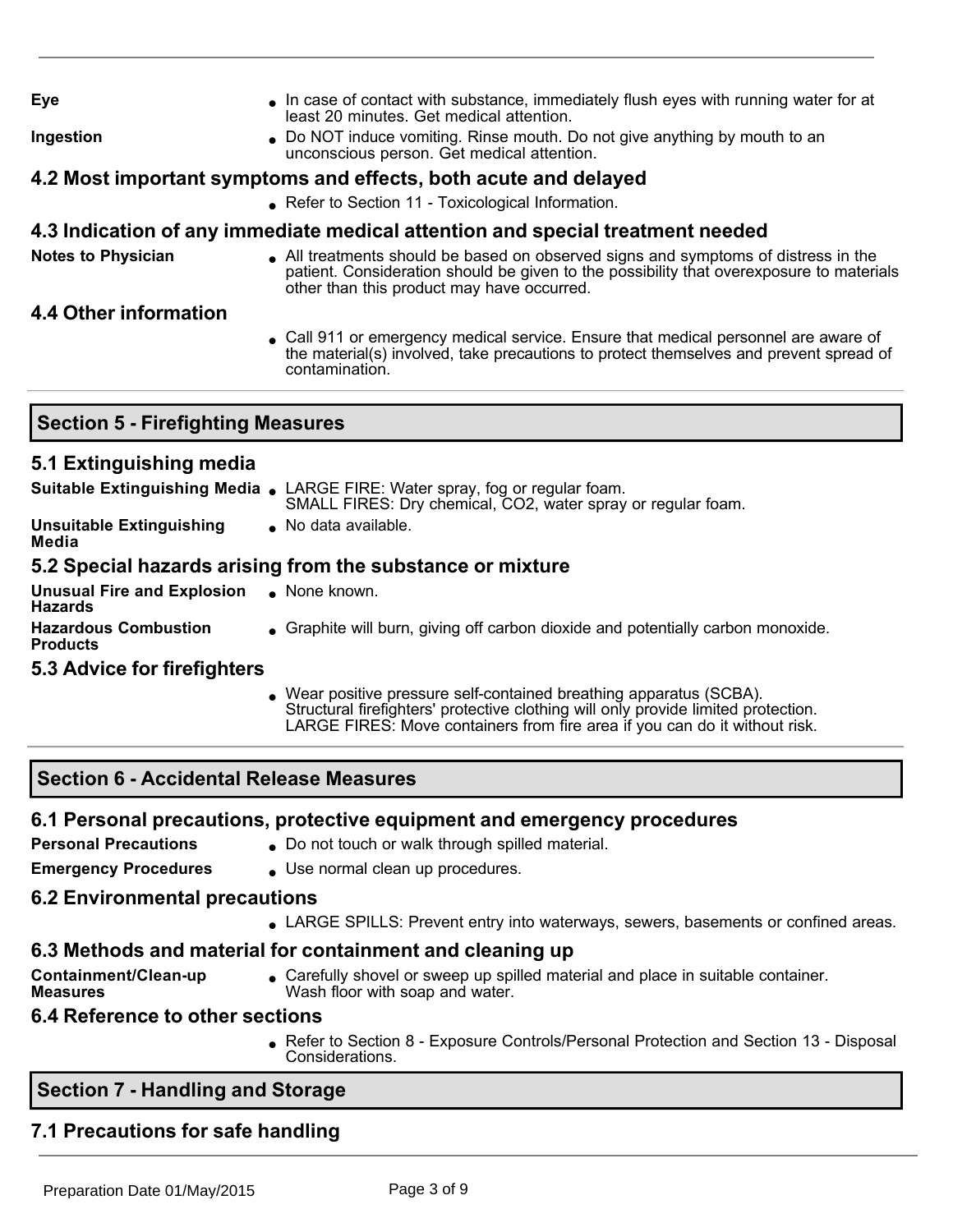Handling **langling** Avoid accumulation of dust. Good housekeeping practices should be in place to prevent accumulation of dusts on surfaces. Do not use in areas without adequate ventilation. Graphite is conductive and can cause short circuits and other electrical malfunctions. Graphite causes slippery conditions. Wash thoroughly with soap and water after handling and before eating, drinking, or using tobacco.

#### **7.2 Conditions for safe storage, including any incompatibilities**

- 
- **Storage Storage Storage areas. Keep container closed.** Ventilate enclosed areas. Keep container closed.

**7.3 Specific end use(s)**

Refer to Section 1.2 - Relevant identified uses.

#### **Section 8 Exposure Controls/Personal Protection**

#### **8.1 Control parameters**

| <b>Exposure Limits/Guidelines</b>                                          |                |                                                                        |                                              |                                                                                          |  |
|----------------------------------------------------------------------------|----------------|------------------------------------------------------------------------|----------------------------------------------|------------------------------------------------------------------------------------------|--|
|                                                                            | <b>ResultI</b> | <b>ACGIH</b>                                                           | <b>NIOSH</b>                                 | <b>OSHA</b>                                                                              |  |
| Graphite as<br>Particulates not<br><b>l</b> otherwise<br>classified (PNOC) | TWAs           | 2 mg/m3 TWA (all forms except<br>graphite fibers, respirable fraction) | 2.5 mg/m3 TWA (natural, respirable<br>ldust) | 15 mg/m3 TWA (synthetic, total<br>dust); 5 mg/m3 TWA (synthetic,<br>respirable fraction) |  |

#### **Exposure Limits Supplemental**

**OSHA**

•Graphite (7782425): **Mineral Dusts:** (15 mppcf TWA (natural))

#### **8.2 Exposure controls**

| <b>Engineering</b><br><b>Measures/Controls</b>   | • Adequate ventilation systems as needed to control concentrations of airborne<br>contaminants below applicable threshold limit values. All dust control equipment<br>should contain explosion relief vents or an explosion supression system or an oxygen-<br>deficient environment. Make sure that dust handling systems are designed to prevent<br>escape of dust into the work area and that they do not leak. |
|--------------------------------------------------|--------------------------------------------------------------------------------------------------------------------------------------------------------------------------------------------------------------------------------------------------------------------------------------------------------------------------------------------------------------------------------------------------------------------|
| <b>Personal Protective Equipment</b>             |                                                                                                                                                                                                                                                                                                                                                                                                                    |
| <b>Respiratory</b>                               | • For limited exposure use an N95 dust mask. For prolonged exposure use an air-<br>purifying respirator with high efficiency particulate air (HEPA) filters. Follow the OSHA<br>respirator regulations found in 29 CFR 1910.134 or European Standard EN 149. Use a<br>NIOSH/MSHA or European Standard EN 149 approved respirator if exposure limits are<br>exceeded or symptoms are experienced.                   |
| Eye/Face                                         | • Wear protective eyewear (goggles, face shield, or safety glasses). Eye wash station<br>should be available.                                                                                                                                                                                                                                                                                                      |
| <b>Hands</b>                                     | • Wear protective gloves - cotton gloves.                                                                                                                                                                                                                                                                                                                                                                          |
| <b>Skin/Body</b>                                 | • Wear long sleeves and/or protective coveralls.                                                                                                                                                                                                                                                                                                                                                                   |
| <b>Environmental Exposure</b><br><b>Controls</b> | • Controls should be engineered to prevent release to the environment, including<br>procedures to prevent spills, atmospheric release and release to waterways. Follow<br>best practice for site management and disposal of waste.                                                                                                                                                                                 |
|                                                  |                                                                                                                                                                                                                                                                                                                                                                                                                    |

#### **Key to abbreviations**

ACGIH = American Conference of Governmental Industrial Hygiene

NIOSH = National Institute of Occupational Safety and Health

OSHA = Occupational Safety and Health Administration

TWA = Time-Weighted Averages are based on 8h/day, 40h/week exposures

## **Section 9 Physical and Chemical Properties**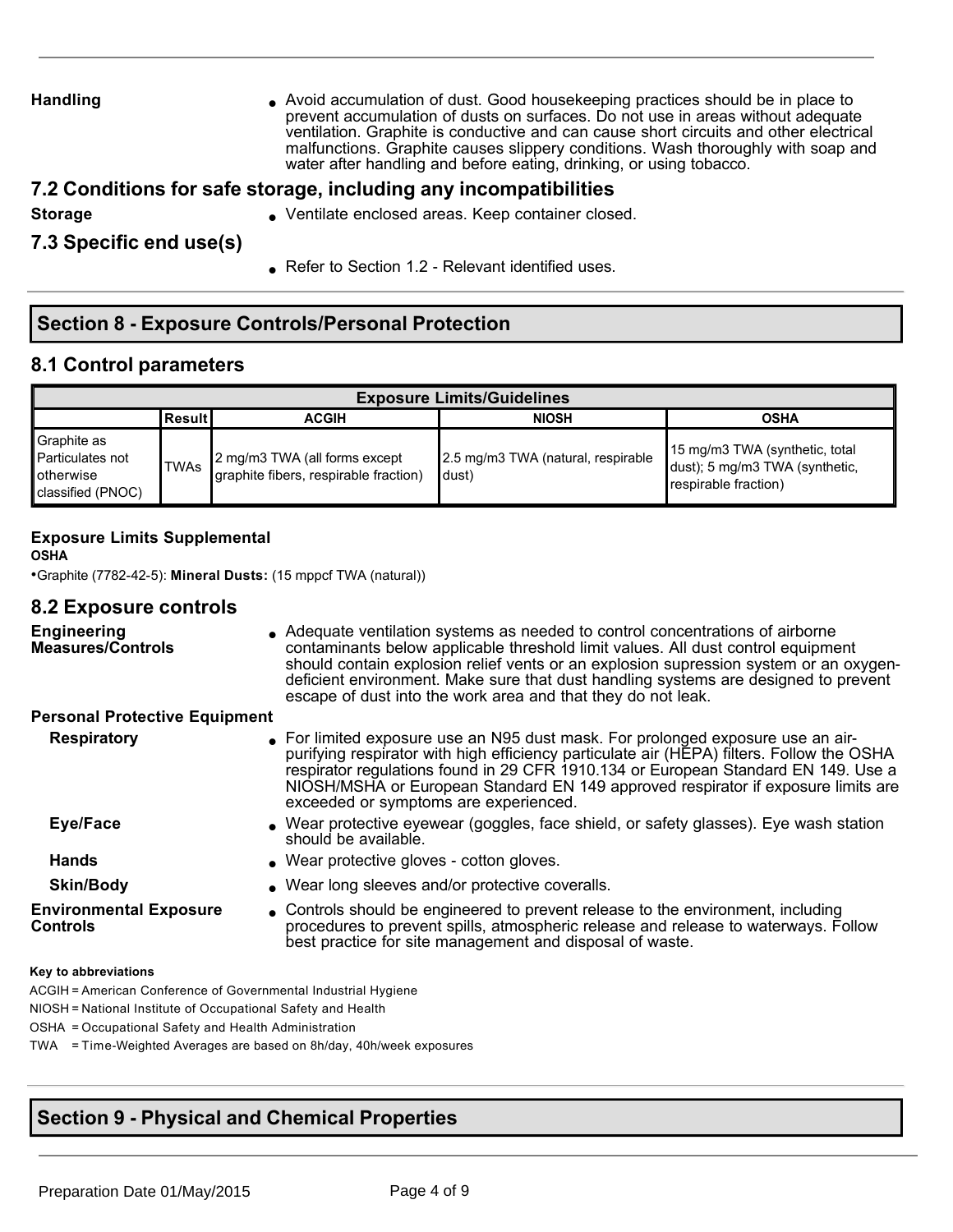# **9.1 Information on Physical and Chemical Properties**

| <b>Material Description</b>                        |              |                             |                          |
|----------------------------------------------------|--------------|-----------------------------|--------------------------|
| <b>Physical Form</b>                               | Solid        | Appearance/Description      | Gray solid with no odor. |
| Color                                              | Gray         | Odor                        | Odorless                 |
| <b>Odor Threshold</b>                              | Data lacking |                             |                          |
| <b>General Properties</b>                          |              |                             |                          |
| <b>Boiling Point</b>                               | Data lacking | <b>Melting Point</b>        | $>$ 5000 F( $>$ 2760 C)  |
| Decomposition Temperature                          | Data lacking | pH                          | Not relevant             |
| Specific Gravity/Relative Density                  | $= 2.25$     | <b>Water Solubility</b>     | Insoluble                |
| Viscosity                                          | Data lacking | <b>Explosive Properties</b> | Data lacking             |
| <b>Oxidizing Properties:</b>                       | Data lacking |                             |                          |
| Volatility                                         |              |                             |                          |
| Vapor Pressure                                     | Data lacking | <b>Vapor Density</b>        | Data lacking             |
| <b>Evaporation Rate</b>                            | Data lacking |                             |                          |
| <b>Flammability</b>                                |              |                             |                          |
| <b>Flash Point</b>                                 | Not relevant | <b>UEL</b>                  | Not relevant             |
| LEL                                                | Not relevant | Autoignition                | Data lacking             |
| Flammability (solid, gas)                          | Data lacking |                             |                          |
| <b>Environmental</b>                               |              |                             |                          |
| Octanol/Water Partition coefficient   Data lacking |              |                             |                          |

#### **9.2 Other Information**

. No additional physical and chemical parameters noted.

| Section 10: Stability and Reactivity |  |  |  |
|--------------------------------------|--|--|--|
|--------------------------------------|--|--|--|

#### **10.1 Reactivity**

- No dangerous reaction known under conditions of normal use.
- **10.2 Chemical stability**
- Stable under normal temperatures and pressures.

#### **10.3 Possibility of hazardous reactions**

. Will not occur.

#### **10.4 Conditions to avoid**

• Accumulation of dusts - mixtures of graphite dust and air are explosive when ignited.

#### **10.5 Incompatible materials**

 $\bullet$  Strong oxidizing agents, acids, and alkalis

#### **10.6 Hazardous decomposition products**

<sup>l</sup> Hazardous decomposition may occur on burning, generating carbon dioxide and carbon monoxide, .

#### **Section 11 - Toxicological Information**

## **11.1 Information on toxicological effects**

**GHS Properties Classification**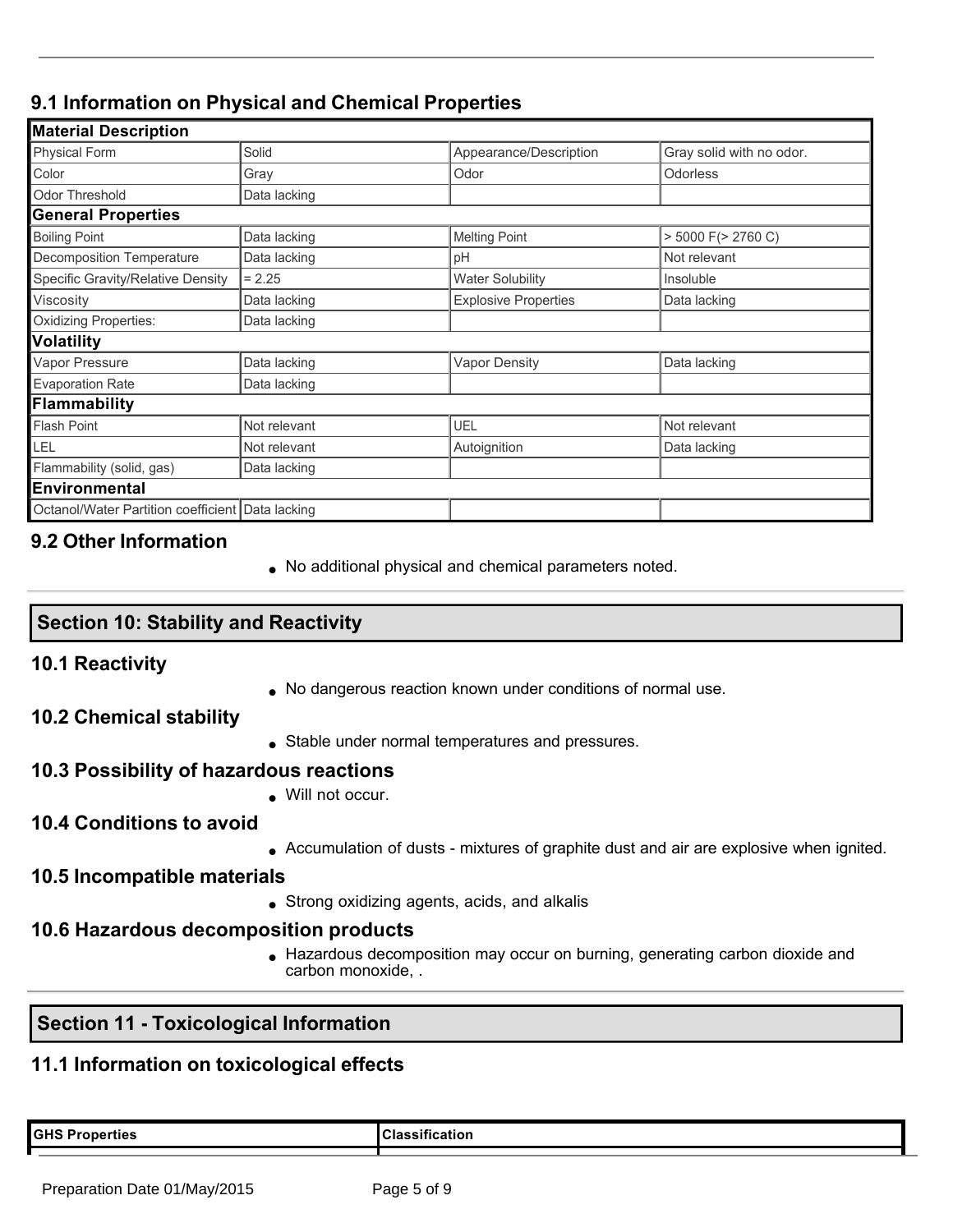| <b>Acute toxicity</b>            | EU/CLP · Data lacking<br>OSHA HCS 2012 . Data lacking        |
|----------------------------------|--------------------------------------------------------------|
| <b>Aspiration Hazard</b>         | EU/CLP . Data lacking<br>OSHA HCS 2012 . Data lacking        |
| Carcinogenicity                  | EU/CLP . Data lacking<br>OSHA HCS 2012 . Data lacking        |
| <b>Germ Cell Mutagenicity</b>    | EU/CLP . Data lacking<br><b>OSHA HCS 2012 - Data lacking</b> |
| <b>Skin corrosion/Irritation</b> | EU/CLP · Data lacking<br>OSHA HCS 2012 . Data lacking        |
| <b>Skin sensitization</b>        | EU/CLP · Data lacking<br>OSHA HCS 2012 · Data lacking        |
| <b>STOT-RE</b>                   | EU/CLP . Data lacking<br>OSHA HCS 2012 · Data lacking        |
| <b>STOT-SE</b>                   | EU/CLP · Data lacking<br>OSHA HCS 2012 . Data lacking        |
| <b>Toxicity for Reproduction</b> | EU/CLP . Data lacking<br>OSHA HCS 2012 · Data lacking        |
| <b>Respiratory sensitization</b> | EU/CLP . Data lacking<br>OSHA HCS 2012 · Data lacking        |
| Serious eye damage/Irritation    | EU/CLP . Data lacking<br>OSHA HCS 2012 . Data lacking        |

#### **Potential Health Effects**

| <b>Inhalation</b>        |
|--------------------------|
| Acute (Immediate)        |
| <b>Chronic (Delayed)</b> |
| Skin                     |
| Acute (Immediate)        |
| <b>Chronic (Delayed)</b> |

**Eye**

**Ingestion**

- **A** Exposure to dust may cause irritation.
- **No data available**
- **A** Exposure to dust may cause mechanical irritation.
- **No data available.**
- Acute (Immediate) **acute (Immediate)** Exposure to dust may cause mechanical irritation. Excessive concentrations of nuisance dust in the workplace may reduce visibility and may cause unpleasant deposits in eyes.
- **Chronic (Delayed)** . No data available.
- Acute (Immediate) **Excessive concentrations of nuisance dust in the workplace may cause mechanical** irritation to mucous membranes.
- **Chronic (Delayed)** . No data available.

#### **Section 12 Ecological Information**

#### **12.1 Toxicity**

 $\bullet$  Material data lacking.

#### **12.2 Persistence and degradability**

 $\bullet$  Material data lacking.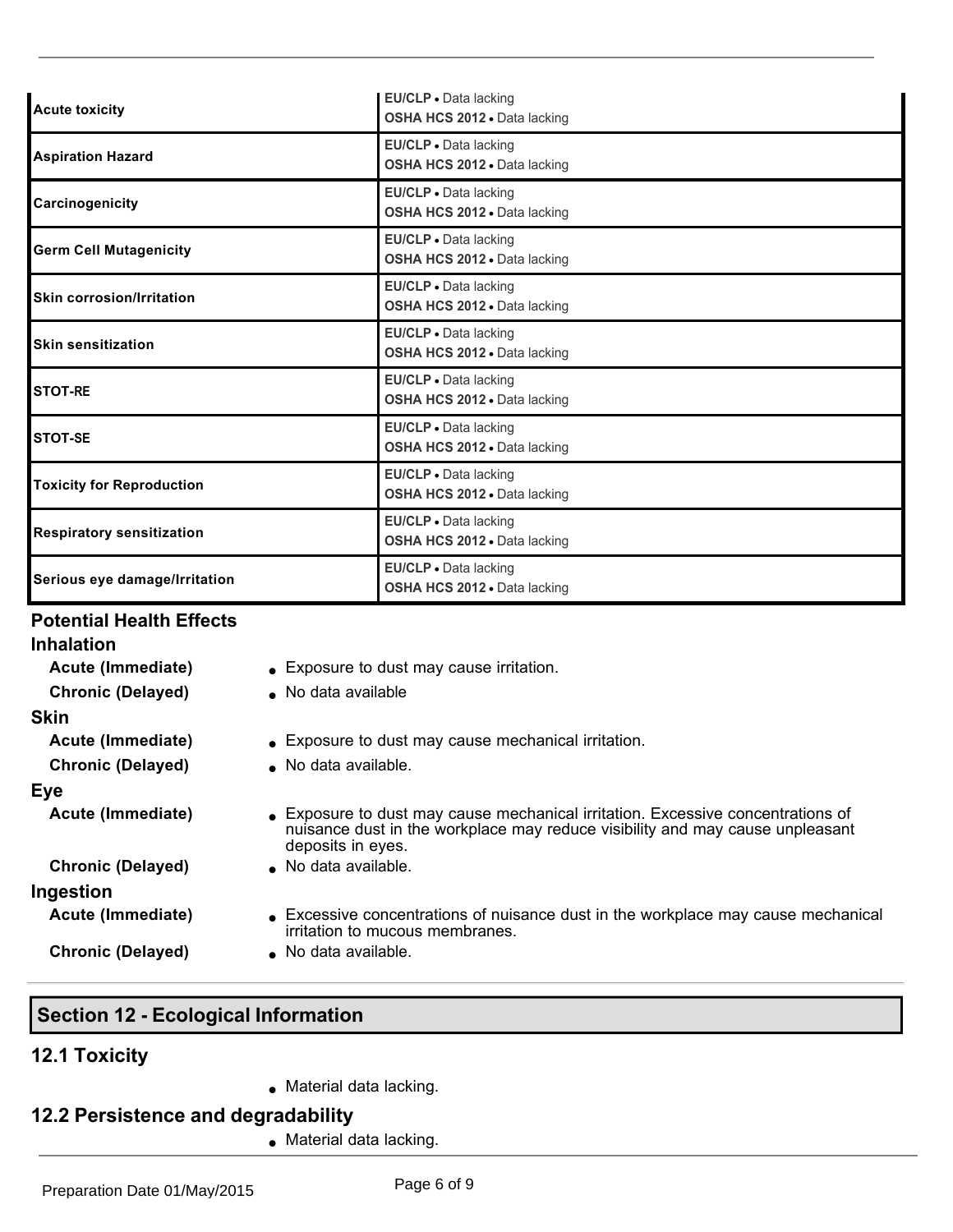#### **12.3 Bioaccumulative potential**

- $\bullet$  Material data lacking.
- **12.4 Mobility in Soil**
- $\bullet$  Material data lacking.

#### **12.5 Results of PBT and vPvB assessment**

. No PBT and vPvB assessment has been conducted.

#### **12.6 Other adverse effects**

. No studies have been found.

#### **Section 13 - Disposal Considerations**

#### **13.1 Waste treatment methods**

**Product waste lice in Accordance in accordance with local, regional, national, and/or container in accordance with local, regional, national, and/or** international regulations.

**Packaging waste I** Dispose of content and/or container in accordance with local, regional, national, and/or international regulations.

## **Section 14 - Transport Information**

|                                           | <b>14.1 UN</b><br>number | 14.2 UN proper<br>shipping name | 14.3 Transport hazard<br>class(es) | 14.4 Packing<br>group | <b>14.5 Environmental</b><br>hazards |
|-------------------------------------------|--------------------------|---------------------------------|------------------------------------|-----------------------|--------------------------------------|
| <b>DOT</b>                                | <b>NDA</b>               | Not Regulated                   | <b>NDA</b>                         | <b>NDA</b>            | <b>NDA</b>                           |
| <b>TDG</b>                                | <b>NDA</b>               | Not Regulated                   | <b>NDA</b>                         | <b>NDA</b>            | <b>NDA</b>                           |
| <b>IMO/IMDG</b>                           | <b>NDA</b>               | Not Regulated                   | <b>NDA</b>                         | <b>NDA</b>            | <b>NDA</b>                           |
| <b>IATA/ICAO</b>                          | <b>NDA</b>               | Not Regulated                   | <b>NDA</b>                         | <b>NDA</b>            | <b>NDA</b>                           |
| AAC Considerational fax<br>Nano oppoifica |                          |                                 |                                    |                       |                                      |

**14.6 Special precautions for user**  $\bullet$  None specified.

**14.7 Transport in bulk according to Annex II of MARPOL 73/78 and the IBC Code**  $\bullet$  Data lacking.

#### **Section 15 Regulatory Information**

#### **15.1 Safety, health and environmental regulations/legislation specific for the substance or mixture**

**SARA Hazard Classifications** • Pressure(Sudden Release of)

| Inventory |            |                   |                    |                  |                  |
|-----------|------------|-------------------|--------------------|------------------|------------------|
| Component | <b>CAS</b> | <b>Canada DSL</b> | <b>Canada NDSL</b> | <b>EU EINECS</b> | <b>EU ELNICS</b> |
| Graphite  | 7782-42-5  | Yes               | No                 | Yes              | No               |

## **Canada**

| Labor                                                 |           |                                |
|-------------------------------------------------------|-----------|--------------------------------|
| <b>Canada - WHMIS - Classifications of Substances</b> |           |                                |
| Graphite                                              | 7782-42-5 | D2A (natural); D2B (synthetic) |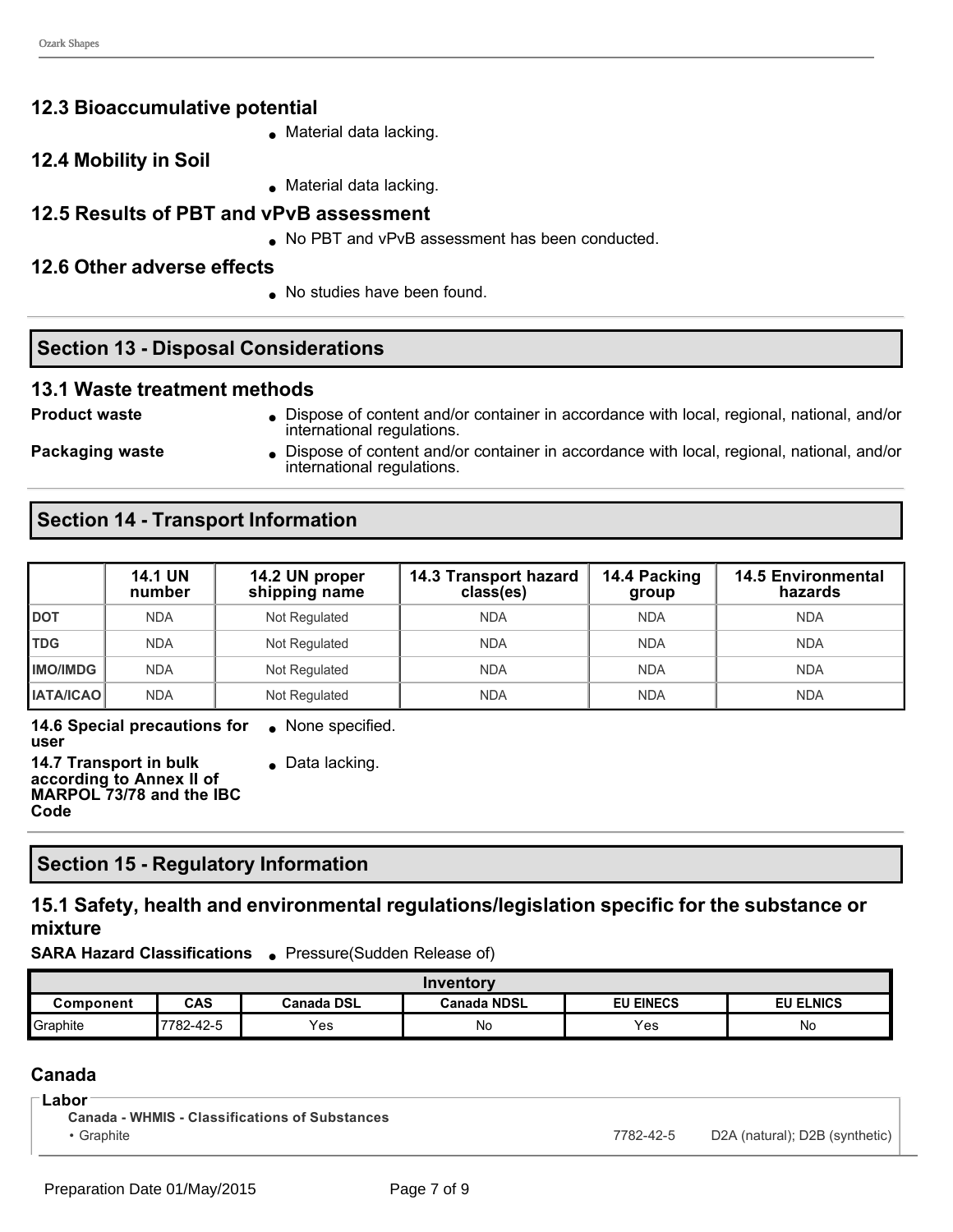| Canada - WHMIS - Ingredient Disclosure List<br>• Graphite                                                    | 7782-42-5 | <b>Not Listed</b> |
|--------------------------------------------------------------------------------------------------------------|-----------|-------------------|
| <b>Environment</b><br><b>Canada - CEPA - Priority Substances List</b><br>• Graphite                          | 7782-42-5 | <b>Not Listed</b> |
| <b>Europe</b>                                                                                                |           |                   |
| <b>Other</b>                                                                                                 |           |                   |
| EU - Hazardous Substances Restricted or Prohibited in Electrical Equipment (2011/65/EU) (RoHS)<br>• Graphite | 7782-42-5 | <b>Not Listed</b> |
| Japan                                                                                                        |           |                   |
| <b>Environment</b>                                                                                           |           |                   |
| Inventory - Japan - Industrial Safety and Health Law Substances (ISHL)<br>• Graphite                         | 7782-42-5 | <b>Not Listed</b> |
| <b>Other</b>                                                                                                 |           |                   |
| Japan - Chemical Substance Control Law (CSCL) - Monitoring Chemical Substances<br>• Graphite                 | 7782-42-5 | <b>Not Listed</b> |
|                                                                                                              |           |                   |
| Japan - Poisonous and Deleterious Substances - Substances Not Considered Deleterious<br>• Graphite           | 7782-42-5 | <b>Not Listed</b> |
| Japan - Poisonous and Deleterious Substances - Substances Not Considered Poisonous<br>• Graphite             | 7782-42-5 | <b>Not Listed</b> |
| <b>United States</b>                                                                                         |           |                   |
| Labor                                                                                                        |           |                   |
| U.S. - OSHA - Process Safety Management - Highly Hazardous Chemicals<br>• Graphite                           | 7782-42-5 | Not Listed        |
| U.S. - OSHA - Specifically Regulated Chemicals<br>• Graphite                                                 | 7782-42-5 | Not Listed        |
|                                                                                                              |           |                   |
| <b>Environment</b><br>U.S. - CAA (Clean Air Act) - 1990 Hazardous Air Pollutants<br>• Graphite               | 7782-42-5 | Not Listed        |
| U.S. - CERCLA/SARA - Hazardous Substances and their Reportable Quantities<br>• Graphite                      | 7782-42-5 | Not Listed        |
| U.S. - CERCLA/SARA - Radionuclides and Their Reportable Quantities<br>• Graphite                             | 7782-42-5 | Not Listed        |
| U.S. - CERCLA/SARA - Section 302 Extremely Hazardous Substances EPCRA RQs                                    |           |                   |

• Graphite **7782-42-5** Not Listed **U.S. CERCLA/SARA Section 302 Extremely Hazardous Substances TPQs** • Graphite **1986** Not Listed **Contract to the Contract of Contract Contract of Contract Contract Contract of Contract Contract Oriental Automobile 1996 1997 Not Listed <b>Contract Oriental Automobile 1997** 

**U.S. CERCLA/SARA Section 313 Emission Reporting**